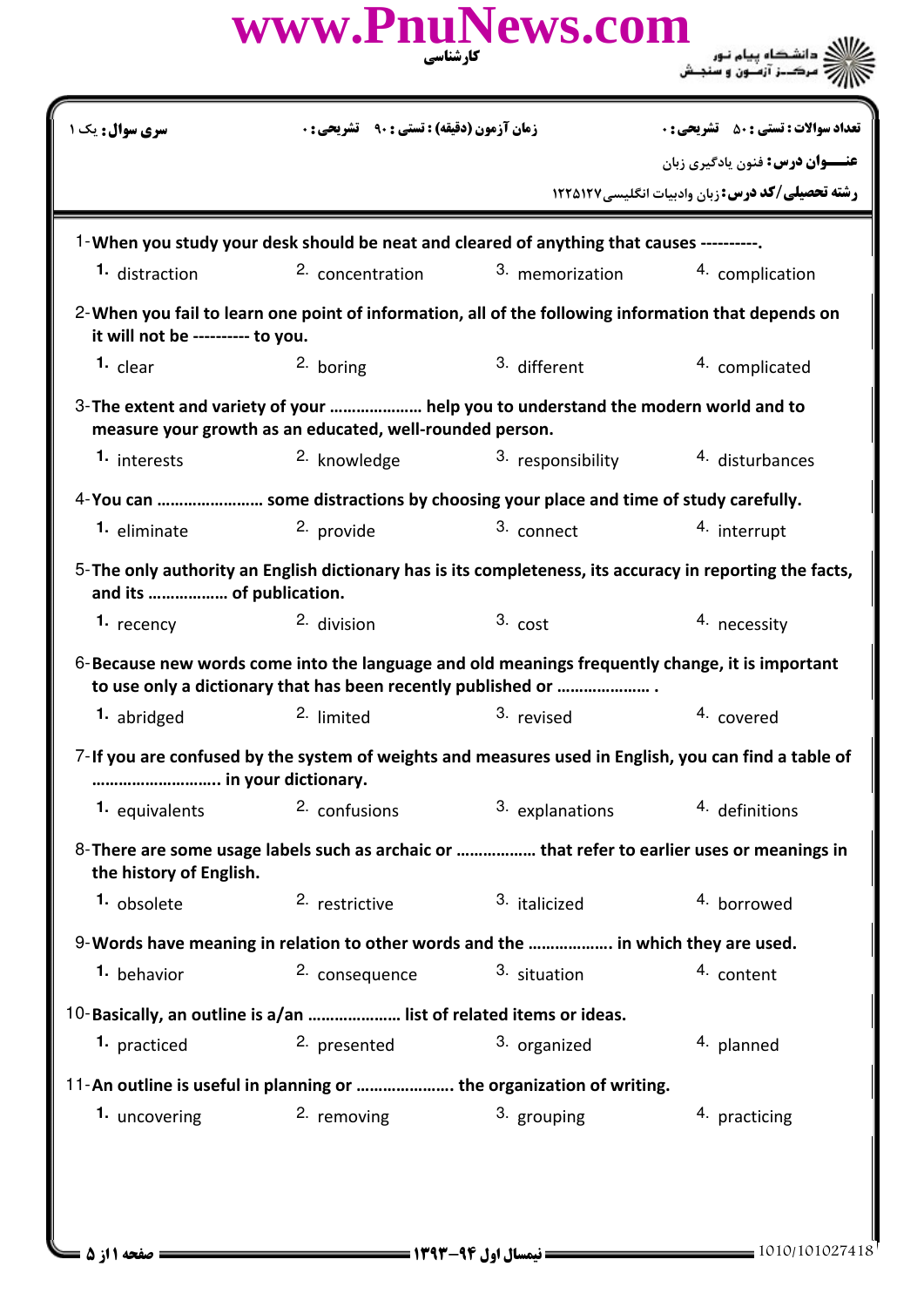|                                                                                                                                                                                                                               |                                                        | www.PnuNews.com<br>کار شناسی                                                                                                                                                                | الای دانشگاه پیام نور<br>این مرکب زازمون و سنجش                                                   |
|-------------------------------------------------------------------------------------------------------------------------------------------------------------------------------------------------------------------------------|--------------------------------------------------------|---------------------------------------------------------------------------------------------------------------------------------------------------------------------------------------------|---------------------------------------------------------------------------------------------------|
| <b>سری سوال:</b> یک ۱                                                                                                                                                                                                         |                                                        | زمان آزمون (دقیقه) : تستی : ۹۰                                                                                                                                                              | <b>تعداد سوالات : تستی : 50 ٪ تشریحی : 0</b>                                                      |
|                                                                                                                                                                                                                               |                                                        |                                                                                                                                                                                             | <b>عنـــوان درس:</b> فنون يادگيري زبان<br><b>رشته تحصیلی/کد درس:</b> زبان وادبیات انگلیسی ۱۲۲۵۱۲۷ |
|                                                                                                                                                                                                                               |                                                        |                                                                                                                                                                                             |                                                                                                   |
|                                                                                                                                                                                                                               |                                                        | 12- The ability to see words on either side of the point at which your eyes focus is called                                                                                                 |                                                                                                   |
| 1. peripheral vision                                                                                                                                                                                                          |                                                        | 2. modification pattern                                                                                                                                                                     |                                                                                                   |
| 3. rapid recognition                                                                                                                                                                                                          |                                                        | 4. complete comprehension                                                                                                                                                                   |                                                                                                   |
| speed.                                                                                                                                                                                                                        |                                                        | 13-Continued practice in reading comprehension will  your comprehension as well as your                                                                                                     |                                                                                                   |
| 1. delay                                                                                                                                                                                                                      | $2.$ focus                                             | 3. improve                                                                                                                                                                                  | 4. reduce                                                                                         |
| 14-Because  is directed and purposeful, it should be extremely fast, especially if the<br>material is arranged in numerical or alphabetical order.                                                                            |                                                        |                                                                                                                                                                                             |                                                                                                   |
| 1. analyzing                                                                                                                                                                                                                  | 2. skimming                                            | 3. surveying                                                                                                                                                                                | 4. summarizing                                                                                    |
|                                                                                                                                                                                                                               | book, and often provides examples and page references. | 15-      is a kind of dictionary which defines or explains some of the technical terms in the                                                                                               |                                                                                                   |
| $1.$ Index                                                                                                                                                                                                                    | 2. Bibliography                                        | 3. Glossary                                                                                                                                                                                 | 4. Back matter                                                                                    |
|                                                                                                                                                                                                                               |                                                        | 16-Notes help you  and summarize information, and help you understand the material in<br>the total context rather than as a separate series of lectures or chapters.                        |                                                                                                   |
| 1. recall and the state of the state of the state of the state of the state of the state of the state of the state of the state of the state of the state of the state of the state of the state of the state of the state of |                                                        | 2. return 3. revise 4. record                                                                                                                                                               |                                                                                                   |
| can now do your best.                                                                                                                                                                                                         |                                                        | 17-Before the exams all you want to do is to get the wheels of your mind turning so that when you<br>enter the room, you are ready to start, certain that you have prepared well,  that you |                                                                                                   |
| <sup>1.</sup> relative                                                                                                                                                                                                        | 2. confident                                           | 3. preferable                                                                                                                                                                               | 4. nervous                                                                                        |
|                                                                                                                                                                                                                               |                                                        | 18-In any exam you should look over the whole exam first to get a general idea of the type and range<br>of questions, the method of indicating your answers and any suggested  of time.     |                                                                                                   |
| 1. distribution                                                                                                                                                                                                               | 2. direction                                           | 3. communication                                                                                                                                                                            | 4. presentation                                                                                   |
| you choose.                                                                                                                                                                                                                   |                                                        | 19-A/An  exam allows you to select, organize, and present information in whatever way                                                                                                       |                                                                                                   |
| 1. objective                                                                                                                                                                                                                  | 2. essay                                               | 3. multiple-choice                                                                                                                                                                          | 4. true-false                                                                                     |
|                                                                                                                                                                                                                               |                                                        | 20-Since standard exams are usually corrected by machine, you do not indicate answers on the exam                                                                                           |                                                                                                   |
| 1. multiple choice                                                                                                                                                                                                            |                                                        | 2. multiple directory                                                                                                                                                                       |                                                                                                   |
| 3. answer sheet                                                                                                                                                                                                               |                                                        | 4. response check                                                                                                                                                                           |                                                                                                   |
|                                                                                                                                                                                                                               |                                                        |                                                                                                                                                                                             |                                                                                                   |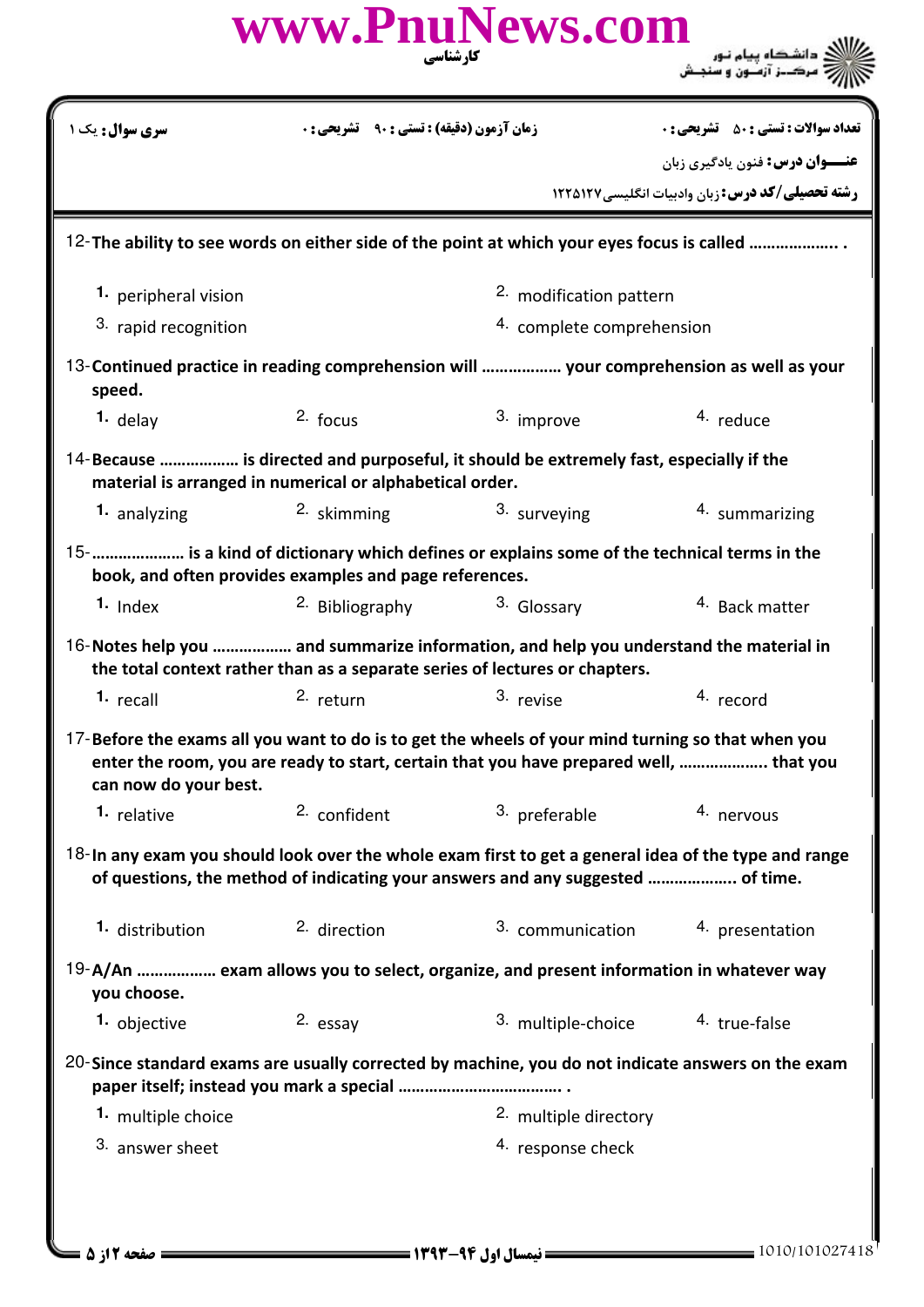|                                                                                                                                       | www.PnuNews.com                                                                    | کارشناسی                                                                                                                                                                                                                       | ِ دانشڪاه پيام نـور<br>'مرڪــز آزمــون و سنجــش                                                   |
|---------------------------------------------------------------------------------------------------------------------------------------|------------------------------------------------------------------------------------|--------------------------------------------------------------------------------------------------------------------------------------------------------------------------------------------------------------------------------|---------------------------------------------------------------------------------------------------|
| <b>سری سوال :</b> یک ۱                                                                                                                | <b>زمان آزمون (دقیقه) : تستی : 90 ٪ تشریحی : 0</b>                                 |                                                                                                                                                                                                                                | <b>تعداد سوالات : تستی : 50 ٪ تشریحی : 0</b>                                                      |
|                                                                                                                                       |                                                                                    |                                                                                                                                                                                                                                | <b>عنـــوان درس:</b> فنون یادگیری زبان                                                            |
|                                                                                                                                       |                                                                                    |                                                                                                                                                                                                                                | <b>رشته تحصیلی/کد درس:</b> زبان وادبیات انگلیسی ۱۲۲۵۱۲۷                                           |
|                                                                                                                                       | of teaching  while you are studying at university.                                 |                                                                                                                                                                                                                                | 21-Colleges are becoming more flexible in the ways they teach, so you may experience a wide range |
| 1. results                                                                                                                            | <sup>2.</sup> styles                                                               | 3. tutorials                                                                                                                                                                                                                   | 4. personals                                                                                      |
| 22-Students on some courses work at home. Materials are either sent by post or over the Internet.                                     | Contact with tutors may be by letter or by email. This kind of education is called |                                                                                                                                                                                                                                |                                                                                                   |
| 1. Private Study                                                                                                                      |                                                                                    | 2. Group Work                                                                                                                                                                                                                  |                                                                                                   |
| 3. Distance Learning                                                                                                                  |                                                                                    | <sup>4.</sup> Lecture Type                                                                                                                                                                                                     |                                                                                                   |
| 23-Once you have formed a bond with other students, you will have more  about joining<br>in.                                          |                                                                                    |                                                                                                                                                                                                                                |                                                                                                   |
| 1. reflection                                                                                                                         | 2. resource                                                                        | 3. confidence                                                                                                                                                                                                                  | 4. anxieties                                                                                      |
| 24-Your chance of getting a degree once at university depends crucially on whether you are<br>for the course before you begin.        |                                                                                    |                                                                                                                                                                                                                                |                                                                                                   |
| 1. responsible                                                                                                                        | 2. ready                                                                           | 3. reasonable                                                                                                                                                                                                                  | 4. exciting                                                                                       |
| 25-A skill is a learned activity – something you can develop through  and reflection.                                                 |                                                                                    |                                                                                                                                                                                                                                |                                                                                                   |
| $1.$ hope                                                                                                                             | 2. search                                                                          | 3. study and the study of the study of the study of the study of the study of the study of the study of the study of the study of the study of the study of the study of the study of the study of the study of the study of t | 4. practice                                                                                       |
| evaluate other people's views.                                                                                                        |                                                                                    |                                                                                                                                                                                                                                | 26-Mature students often have practice in managing time and responsibility, show , and can        |
| 1. dependency                                                                                                                         | 2. example                                                                         | 3. quality                                                                                                                                                                                                                     | 4. perseverance                                                                                   |
| 27-"  skills" are skills such as oral communication and teamwork, which are less easily<br>quantifiable than academic qualifications. |                                                                                    |                                                                                                                                                                                                                                |                                                                                                   |
| 1. Personal                                                                                                                           | $2.$ Soft                                                                          | 3. Transferable                                                                                                                                                                                                                | 4. Profile                                                                                        |
| 28-According to Vygotsky, intelligence is not just something that individuals carry around in their                                   | heads, but includes the equipment and  available to them and their filing systems. |                                                                                                                                                                                                                                |                                                                                                   |
| 1. opportunities                                                                                                                      | $2.$ tools                                                                         | 3. illustrations                                                                                                                                                                                                               | 4. abilities                                                                                      |
| 29-Many areas of human excellence cannot easily be measured - such as artistic and musical                                            | creativity, emotional  and intuition.                                              |                                                                                                                                                                                                                                |                                                                                                   |
|                                                                                                                                       | 1. organization and 2. emergencies                                                 | 3. maturity                                                                                                                                                                                                                    | 4. connections                                                                                    |
| 30-Academic learning is similar to learning physical activities, we generally need to  the                                            | action or the new information several times to take it in.                         |                                                                                                                                                                                                                                |                                                                                                   |
| 1. demonstrate                                                                                                                        | 2. understand                                                                      | 3. repeat                                                                                                                                                                                                                      | 4. process                                                                                        |
| <b>= صفحه 2 از 5 =</b>                                                                                                                |                                                                                    |                                                                                                                                                                                                                                | $=$ 1010/101027418                                                                                |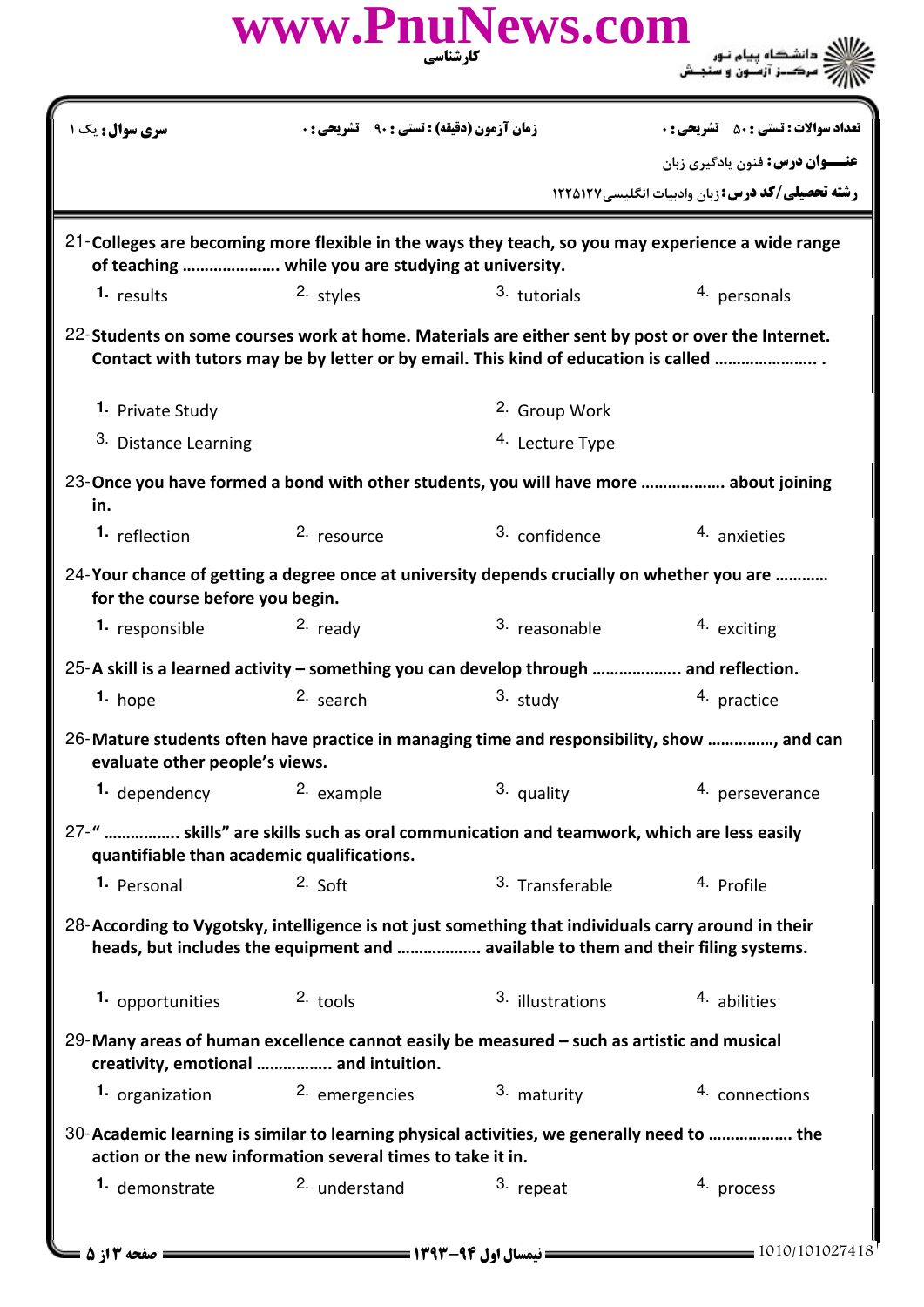| www.PnuNews.com<br>کا، شناسی | ے :<br>حکالات دانشگاہ پیام نور<br>حکالات مرکبز آزمیون و سنجش |
|------------------------------|--------------------------------------------------------------|
|                              |                                                              |

| <b>سری سوال :</b> یک ۱                                  | <b>زمان آزمون (دقیقه) : تستی : ۹۰٪ تشریحی : 0</b>     |                                                                                             | <b>تعداد سوالات : تستی : 50 ٪ تشریحی : 0</b>                                                          |  |
|---------------------------------------------------------|-------------------------------------------------------|---------------------------------------------------------------------------------------------|-------------------------------------------------------------------------------------------------------|--|
|                                                         |                                                       |                                                                                             | عنـــوان درس: فنون يادگيري زبان                                                                       |  |
|                                                         |                                                       |                                                                                             | رشته تحصیلی/کد درس: زبان وادبیات انگلیسی ۱۲۲۵۱۲۷                                                      |  |
| 31-Learning is easier when                              |                                                       |                                                                                             |                                                                                                       |  |
| 1. you do not use your brain                            |                                                       | 2. information is not organized                                                             |                                                                                                       |  |
|                                                         | 3. you do not believe you can learn                   |                                                                                             | 4. you enjoy what you learn                                                                           |  |
|                                                         |                                                       |                                                                                             | 32-As an adult you have to alter your  and your study habits from what you did as a child at          |  |
| school.                                                 |                                                       |                                                                                             |                                                                                                       |  |
| 1. creativity                                           | 2. culture                                            | 3. attitudes                                                                                | 4. motivation                                                                                         |  |
| 33-In C.R.E.A.M strategy for learning, "R" stands for   |                                                       |                                                                                             |                                                                                                       |  |
| 1. Reflective                                           | $2.$ Ready                                            | 3. Rehearsed                                                                                | <sup>4.</sup> Rooted                                                                                  |  |
| 34-Which of the following attitudes prevent creativity? |                                                       |                                                                                             |                                                                                                       |  |
| <sup>1.</sup> It's childish.                            |                                                       | $2.$ I can.                                                                                 |                                                                                                       |  |
| <sup>3.</sup> It's logical.                             |                                                       | <sup>4.</sup> There's time for work only!                                                   |                                                                                                       |  |
|                                                         |                                                       | 35-As a student in Higher Education, you are responsible for your own progress and for your |                                                                                                       |  |
| development as a/an  learner.                           |                                                       |                                                                                             |                                                                                                       |  |
| 1. autonomous                                           | $2.$ risky                                            | 3. imitating                                                                                | <sup>4</sup> ineffective                                                                              |  |
| learner.                                                |                                                       | 36-If you always worry that other people have taken far more notes than you, you are a/an   |                                                                                                       |  |
| 1. inefficient                                          | 2. creative                                           | 3. curious                                                                                  | 4. personalized                                                                                       |  |
| 37-To manage time well you should                       |                                                       |                                                                                             |                                                                                                       |  |
| 1. schedule time for relaxation and leisure             |                                                       |                                                                                             |                                                                                                       |  |
|                                                         | <sup>2.</sup> be unaware of your own time management  |                                                                                             |                                                                                                       |  |
|                                                         | 3. not be aware of how much time needed for each task |                                                                                             |                                                                                                       |  |
| 4. be very general in your time planning                |                                                       |                                                                                             |                                                                                                       |  |
| undertaking this course of study.                       |                                                       | 38-It is useful, at the beginning of your course, to consider all the  you may have for     |                                                                                                       |  |
| 1. weak points                                          | 2. reasons                                            | 3. problems                                                                                 | 4. challenges                                                                                         |  |
|                                                         |                                                       | 39-Working cooperatively creates opportunities to do all of the following Except            |                                                                                                       |  |
| 1. share ideas                                          |                                                       | 2. gain extra perspectives                                                                  |                                                                                                       |  |
| 3. confuse your own thinking                            |                                                       |                                                                                             | 4. tap into a wider pool of experience                                                                |  |
|                                                         |                                                       |                                                                                             | 40-If people are distressed, for whatever reason, let them have a few minutes' quiet or some space to |  |
| their emotions.                                         |                                                       |                                                                                             |                                                                                                       |  |
| 1. reconsider                                           | 2. reflect                                            | 3. express                                                                                  | 4. raise                                                                                              |  |
| صفحه ۱۴; 5                                              |                                                       | == نیمسال اول ۹۴-۱۳۹۳ ===========                                                           | $=$ 1010/101027418                                                                                    |  |